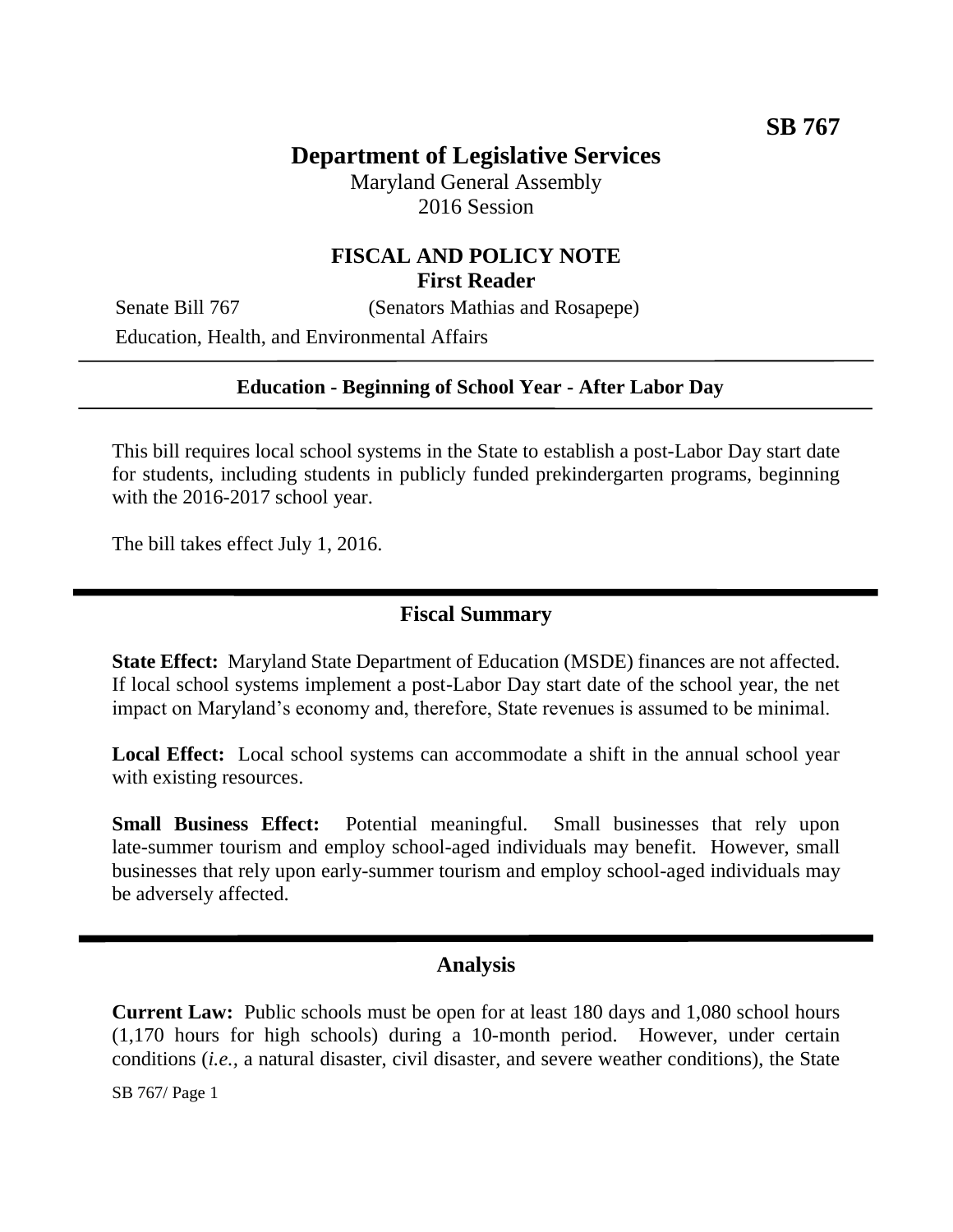Board of Education may permit a local board of education to make adjustments to the length of the school day and school year, as well as exceptions to the 10-month period limit.

In case of emergency, the State Board of Education may open schools on holidays. The State has designated several days as public school holidays. They include the following:

- Thanksgiving Day and the day after;
- Christmas Eve through January 1;
- Martin Luther King, Jr. Day;
- Presidents' Day;
- the Friday before Easter through the Monday after Easter;
- Memorial Day; and
- primary and general election days for most counties.

Labor Day is a holiday for State employees and is a mandatory bank holiday.

**Background:** Labor Day, the first Monday in September, is according to the U.S. Department of Labor a tribute to the contributions workers have made to the strength, prosperity, and well-being of our country. Local school systems in Maryland are typically closed on Labor Day. In 2015, Labor Day was on September 7; in 2016, it will occur on September 5.

From the 2009-2010 through 2013-2014 school years, every local school system in Maryland started the school year *before* Labor Day. According to the MSDE listing of public school openings and closings, for the 2014-2015 and 2015-2016 school years, Worcester County Public Schools opened one day *after* Labor Day. The other 23 school systems opened before Labor Day in both years. In the 2015-2016 school year, 9 school systems opened on August 24, or 10 school days before Labor Day; 3 school systems opened before August 24; and 11 school systems opened on a later date in August. (For some school systems, not all grade levels begin the school year on the same day.)

As shown in **Exhibit 1**, for the 2015-2016 school year, the last school day for Allegany and Garrett counties is scheduled for June 1, and an additional 10 school systems are scheduled to be closed on or before June 10; 4 school systems are scheduled to close the latest in the year, June 17. A post-Labor Day start date would likely have resulted in a closing date of about June 17 for all local school systems.

Per the Code of Maryland Regulations, the fall sports season begins the sixth Saturday following the first full week in July (*i.e.*, before Labor Day). Participating schools may not participate in a regularly scheduled game until at least 20 calendar days have elapsed after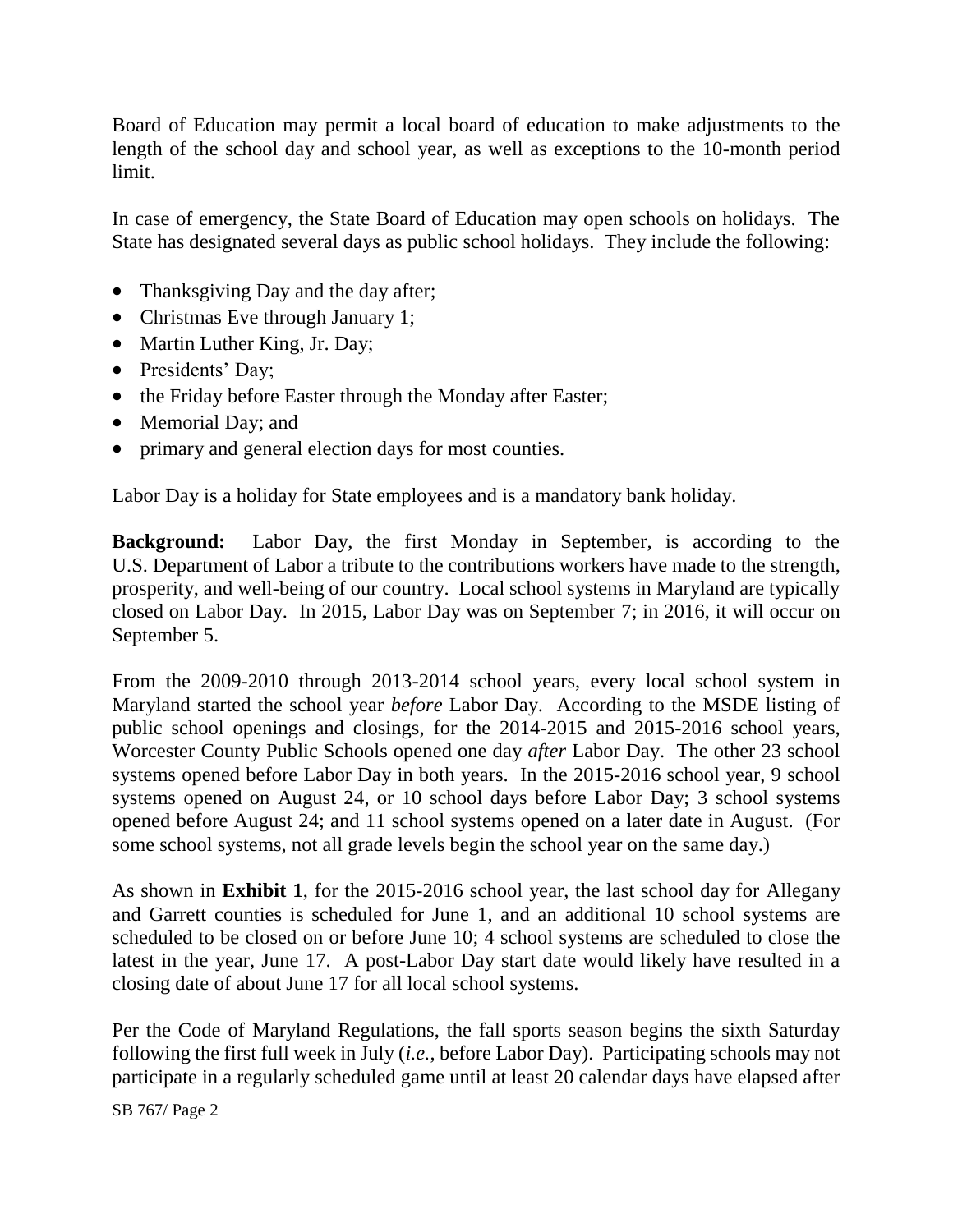and including the first day of practice. Golf is the only exception to this regulation. Fall sports include cross country, football, field hockey, golf, soccer, and volleyball.

#### *Task Force to Study a Post-Labor Day Start Date for Maryland Public Schools*

Chapter 336 of 2014 established the Task Force to Study a Post-Labor Day Start Date for Maryland Public Schools to study the impact of moving the start date of the public school year to after Labor Day on the following areas: (1) the education system, including the academic calendar, planning, administration, and facilities use; (2) the economy; and (3) summer tourism. The task force was required to report its findings and recommendations by June 30, 2014, to the Governor and the General Assembly. On May 19, 2014, the task force voted to recommend a post-Labor Day start date for public schools.

According to testimony presented to the task force, each of the 24 local school systems would oppose any legislation that would remove the autonomy of local school boards to make decisions regarding the school calendar. Local superintendents prefer that the authority to make calendar decisions remain at the local level due to the differing needs of each school system and the need for local flexibility regarding various issues, including unique student populations, geography, inclement weather policies, community business needs, the coordination of students' dual enrollment in college courses, and school system facility concerns related to schools without air conditioning that cancel days because of extreme heat. The Maryland State Education Association expressed concerns regarding the impact of a post-Labor Day start date on inclement weather planning, professional development for teachers, and available instruction time for standardized testing.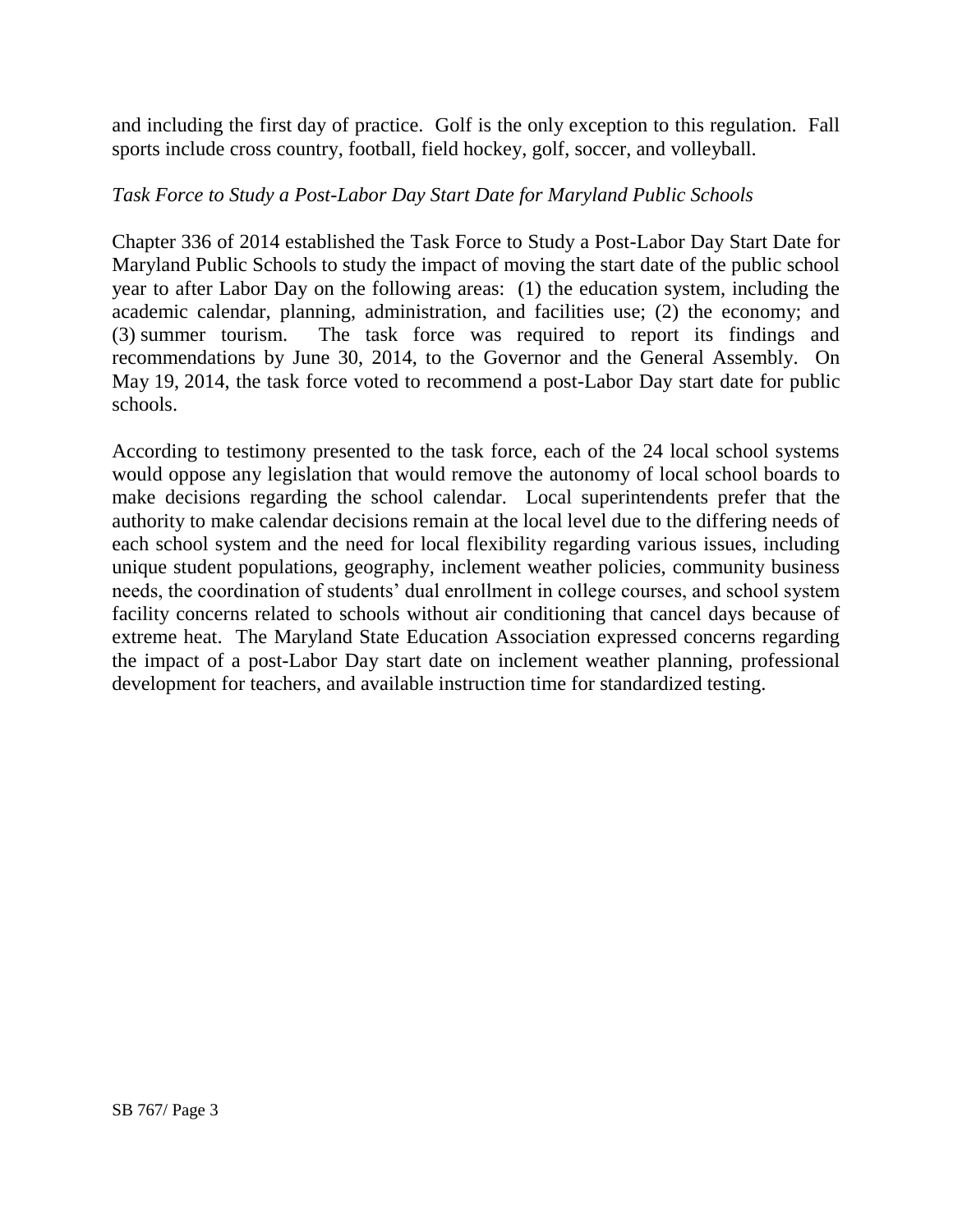| елшин 1<br><b>Maryland State Department of Education</b><br>2015-2016 Public School Openings and Closings |                  |             |                                |                        |                     |                                                                                                                   |             |  |  |  |  |  |
|-----------------------------------------------------------------------------------------------------------|------------------|-------------|--------------------------------|------------------------|---------------------|-------------------------------------------------------------------------------------------------------------------|-------------|--|--|--|--|--|
| <b>School System</b>                                                                                      | <b>First Day</b> | <b>MSEA</b> | <b>Thanksgiving</b><br>Holiday | Winter<br><b>Break</b> | <b>Spring Break</b> | <b>Other Closings and Holidays</b>                                                                                | Last<br>Day |  |  |  |  |  |
| Allegany                                                                                                  | Aug 24           | Oct 16      | Nov 26-27                      | Dec 24-Jan 1           |                     | $9/7$ , $10/1$ , $1/18$ , $1/28$ , $2/15$ , $3/25$ , $3/28$ ,<br>4/26, 5/30                                       | June 1      |  |  |  |  |  |
| Anne Arundel                                                                                              | Aug24 $*$        | Oct 16      | Nov 25-27                      | Dec 24-Jan 1           | Mar 21-28           | 9/7, 9/14, 9/23, 11/23, 11/24, 1/18,<br>$1/25$ , $1/26$ , $2/15$ , $2/22$ , $4/26$ , $5/30$                       | June 17     |  |  |  |  |  |
| <b>Baltimore City</b>                                                                                     | Aug $31$         |             | Nov 26-27                      | Dec 24-Jan 1           | Mar 25-Apr 1        | 9/7, 10/15, 10/16, 11/6, 1/18, 1/25, 2/15,<br>$2/26$ , $4/25$ , $4/26$ , $5/30$                                   | June 13     |  |  |  |  |  |
| <b>Baltimore</b>                                                                                          | Aug 24           | Oct 16      | Nov 26-27                      | Dec 24-Jan 1           | Mar 25-Apr 1        | $9/7, 9/14, 9/23, 1/18, 1/19, 2/15, 4/26,$<br>5/30                                                                | June 17     |  |  |  |  |  |
| Calvert                                                                                                   | Aug 25           | Oct 16      | Nov 25-27                      | Dec 24-Jan 1           | Mar 21-28           | $9/7$ , $9/23$ , $10/2$ , $10/19$ , $11/11$ , $1/18$ ,<br>$1/29$ , $2/10$ , $2/15$ , $4/26$ , $5/30$              | June 16     |  |  |  |  |  |
| Caroline                                                                                                  | Aug 24           | Oct 16      | Nov 25-27                      | Dec 23-Jan 1           | Mar 25-29           | 9/7, 9/18, 11/11, 1/18, 1/19, 2/3, 2/15,<br>4/26, 5/30                                                            | June 8      |  |  |  |  |  |
| Carroll                                                                                                   | Aug $31$         | Oct 16      | Nov 26-27                      | Dec 24-31              | Mar 24-29           | 9/7, 9/14, 9/15, 9/23, 1/1, 1/18, 1/29,<br>$2/15$ , $4/26$ , $5/30$                                               | June 15     |  |  |  |  |  |
| Cecil                                                                                                     | Aug $20$         | Oct 16      | Nov 25-27                      | Dec 21-Jan 1           | Mar 25-28           | 9/4, 9/7, 10/26, 1/15, 1/18, 1/19, 2/15,<br>$2/16$ , $3/4$ , $3/24$ , $3/29$ , $4/25$ , $4/26$ , $5/30$ ,<br>5/31 | June 9      |  |  |  |  |  |
| Charles                                                                                                   | Aug 31           |             | Nov 25-27                      | Dec 23-Jan 1           | Mar 24-28           | 9/7, 9/18, 10/12, 11/11, 1/18, 1/29,<br>$2/15$ , $4/26$ , $5/30$                                                  | June 8      |  |  |  |  |  |
| Dorchester                                                                                                | Aug $24+$        | Oct 16      | Nov 25-27                      | Dec 23-31              | Mar 24-28           | 9/7, 9/25, 9/29, 12/8, 1/1, 1/18, 2/15,<br>$2/23$ , $3/4$ , $4/26$ , $5/30$                                       | June 10     |  |  |  |  |  |
| Frederick                                                                                                 | Aug 24           | Oct 16      | Nov 25-27                      | Dec23-Jan 1            | Mar 21-28           | 9/7, 9/14, 9/23, 10/30, 1/18, 1/22, 2/15,<br>$2/16$ , $4/11$ , $4/26$ , $5/30$                                    | June 9      |  |  |  |  |  |
| Garrett                                                                                                   | Aug $24$         |             | Nov 26-27                      | Dec 24-31              | Mar 21-24           | $9/7$ , $10/9$ , $11/3$ , $1/1$ , $1/18$ , $2/15$ , $3/25$ ,<br>$3/28$ , $3/31$ , $4/26$ , $5/30$                 | June 1      |  |  |  |  |  |

**Exhibit 1**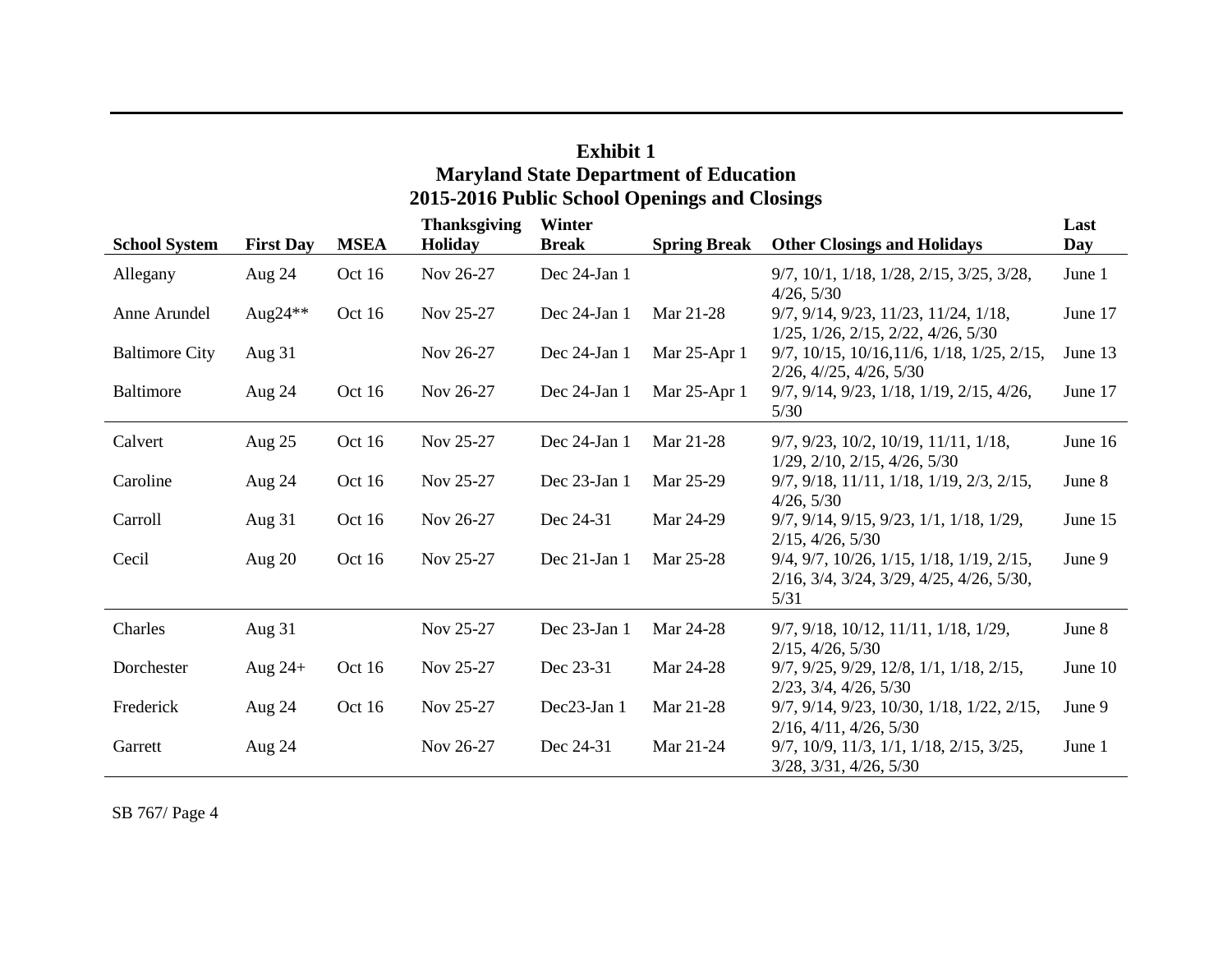|                      |                  |             | <b>Thanksgiving</b> | Winter       |                     |                                                                                        | Last    |
|----------------------|------------------|-------------|---------------------|--------------|---------------------|----------------------------------------------------------------------------------------|---------|
| <b>School System</b> | <b>First Day</b> | <b>MSEA</b> | <b>Holiday</b>      | <b>Break</b> | <b>Spring Break</b> | <b>Other Closings and Holidays</b>                                                     | Day     |
| Harford              | Aug 27           | Oct 16      | Nov 26-27           | Dec 24-Jan 1 | Mar 23-28           | 9/7, 9/14, 9/23, 1/18, 2/15, 4/26, 5/30                                                | June 10 |
| Howard               | Aug 24           | Oct 16      | Nov 26-27           | Dec 24-Jan 1 | Mar 29-Apr 1        | 9/7, 9/14, 9/23, 10/2, 11/25, 1/18, 2/5,<br>2/8, 2/15, 3/25, 3/28, 4/26, 5/20, 5/30    | June 8  |
| Kent                 | Aug $25#$        | Oct 16      | Nov 25-27           | Dec 23-Jan 1 | Mar 25-Apr 1        | 9/4, 9/7, 9/23, 10/15, 1/18, 2/15, 2/16,<br>5/30                                       | June 14 |
| Montgomery           | Aug $31$         |             | Nov 26-27           | Dec 24-31    | Mar 25-Apr 1        | 9/7, 9/14, 9/23, 10/16, 11/2, 1/1, 1/18,<br>$1/25$ , $2/15$ , $3/24$ , $4/26$ , $5/30$ | June 17 |
| Prince George's      | Aug $25$         | Oct 16      | Nov 25-27           | Dec 23-Jan 1 | Mar 29-Apr 4        | 9/7, 9/14, 10/2, 11/2, 11/11, 1/18, 1/22,<br>2/12, 2/15, 3/24, 3/25, 3/28, 4/26, 5/30  | June 14 |
| Queen Anne's         | Aug $31++$       | Oct 16      | Nov 25-27           | Dec 23-Jan 1 | Mar 24-28           | 9/7, 10/14, 11/6, 1/18, 1/28, 1/29, 2/12,<br>$2/15$ , $3/23$ , $4/8$ , $5/30$          | June 15 |
| St. Mary's           | Aug $19$         | Oct 16      | Nov 26-27           | Dec 21-Jan 1 | Mar 21-24           | 9/7, 9/25, 10/12, 11/11, 11/25, 1/15,<br>1/18, 2/15, 3/25, 3/28, 4/26, 4/29, 5/30      | June 14 |
| Somerset             | Aug 24           | Oct 16      | Nov 26-27           | Dec 21-Jan 1 | Mar 24-28           | 9/4, 9/7, 9/28, 11/2, 11/25, 1/18, 1/22,<br>$2/15$ , $2/29$ , $4/26$ , $5/30$          | June 14 |
| Talbot               | Aug $25$         |             | Nov 25-27           | Dec 21-Jan 1 | Mar 23-28           | 9/7, 10/12, 11/13, 1/18, 1/22, 2/15,<br>4/26, 5/30                                     | June 10 |
| Washington           | Aug 19           | Oct 16      | Nov 25-27           | Dec 24-31    | Mar 23-28           | $9/7$ , $11/2$ , $11/3$ , $1/1$ , $1/18$ , $1/19$ , $2/15$ ,<br>3/21, 3/22, 4/26, 5/30 | June 9  |
| Wicomico             | Aug 31*          |             | Nov 25-27           | Dec 21-31    | Mar 25-28           | $9/7$ , $10/16$ , $1/1$ , $1/18$ , $1/25$ , $1/26$ , $2/15$ ,<br>2/29, 4/26, 5/30      | June 9  |
| Worcester            | Sept 8           | Oct 16      | Nov 25-27           | Dec 23-Jan 1 | Mar 25-28           | $11/6$ , $1/18$ , $1/29$ , $2/15$ , $4/4$ , $4/26$ , $5/30$                            | June 17 |
| <b>SEED School</b>   | Aug 24           |             | Nov 25-27           | Dec 21-Jan 1 | Mar 25-31           | 9/7/, 9/25, 11/13, 11/23, 11/24, 1/18,<br>$1/29$ , $2/15$ , $5/6$ , $5/30$             | June 16 |

MSEA: Maryland State Education Association convention date

\*Wicomico: August 31 Grades 1-6, 9, all grades at Pittsville, Grade 6 only at Mardella, September 1 grades 1-12

\*\*Anne Arundel: August 24 grades 1-5, 6 & 9, August 25 grades 1-12

# Kent: August 25 grades K-6, 6 & 9, August 26 grades K-12

+Dorchester: August 24 grades 1-5, 6 and 9, August 25 grades 1-12

++ Queen Anne's: August 31 grades 1-9, September 1 grades10-12

Source: Maryland State Department of Education